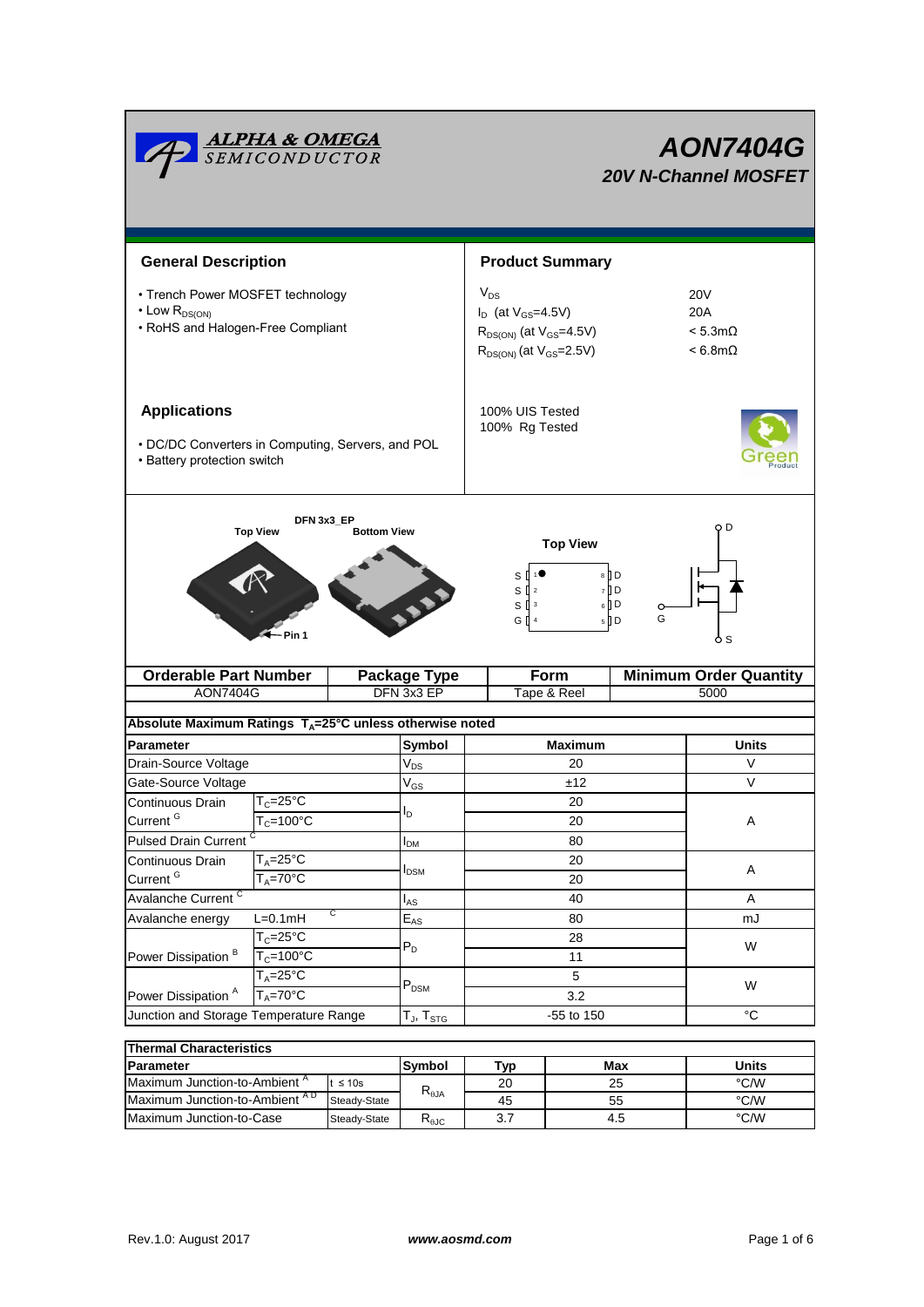| <b>Symbol</b>                           | Parameter                                          | <b>Conditions</b>                                            | Min                 | <b>Typ</b> | Max          | <b>Units</b> |           |
|-----------------------------------------|----------------------------------------------------|--------------------------------------------------------------|---------------------|------------|--------------|--------------|-----------|
|                                         | <b>STATIC PARAMETERS</b>                           |                                                              |                     |            |              |              |           |
| <b>BV<sub>DSS</sub></b>                 | Drain-Source Breakdown Voltage                     | ID=250µA, VGS=0V                                             |                     | 20         |              |              | V         |
| $I_{DSS}$                               | Zero Gate Voltage Drain Current                    | $V_{DS}$ =20V, $V_{GS}$ =0V                                  |                     |            | $\mathbf{1}$ | μA           |           |
|                                         |                                                    |                                                              | $T_i = 55^{\circ}C$ |            |              | 5            |           |
| $I_{GSS}$                               | Gate-Body leakage current                          | $V_{DS} = 0V$ , $V_{GS} = \pm 12V$                           |                     |            |              | ±100         | nA        |
| $\mathsf{V}_{\mathsf{GS}(\mathsf{th})}$ | Gate Threshold Voltage                             | $V_{DS} = V_{GS}$ , $I_D = 250 \mu A$                        |                     | 0.45       | 0.85         | 1.25         | $\vee$    |
| $R_{DS(ON)}$                            |                                                    | $V_{GS} = 4.5V$ , $I_D = 20A$                                |                     |            | 4.4          | 5.3          | $m\Omega$ |
|                                         | Static Drain-Source On-Resistance                  |                                                              | $T_{\rm J}$ =125°C  |            | 5.9          | 7.2          |           |
|                                         |                                                    | $V_{GS} = 2.5V, I_D = 18A$                                   |                     | 5.4        | 6.8          | $m\Omega$    |           |
| $g_{FS}$                                | <b>Forward Transconductance</b>                    | $V_{DS}$ =5V, $I_D$ =20A                                     |                     |            | 100          |              | S         |
| $V_{SD}$                                | Diode Forward Voltage                              | $Is=1A, VGS=0V$                                              |                     |            | 0.6          | 1            | V         |
| $I_{\rm S}$                             | Maximum Body-Diode Continuous Current <sup>G</sup> |                                                              |                     |            |              | 20           | A         |
|                                         | <b>DYNAMIC PARAMETERS</b>                          |                                                              |                     |            |              |              |           |
| $C_{iss}$                               | Input Capacitance                                  | $V_{GS}$ =0V, $V_{DS}$ =10V, f=1MHz                          |                     |            | 3300         |              | рF        |
| $\mathbf{C}_{\text{oss}}$               | Output Capacitance                                 |                                                              |                     |            | 485          |              | рF        |
| $C_{\text{rss}}$                        | Reverse Transfer Capacitance                       |                                                              |                     |            | 370          |              | рF        |
| R <sub>g</sub>                          | Gate resistance                                    | $f = 1$ MHz                                                  |                     | 1.2        | 2.4          | 3.6          | Ω         |
|                                         | <b>SWITCHING PARAMETERS</b>                        |                                                              |                     |            |              |              |           |
| $Q_g(4.5V)$                             | <b>Total Gate Charge</b>                           |                                                              |                     |            | 31           | 45           | nC        |
| $\mathsf{Q}_{\mathsf{gs}}$              | Gate Source Charge                                 | $V_{GS}$ =4.5V, $V_{DS}$ =10V, $I_D$ =20A                    |                     |            | 5.2          |              | nC        |
| $Q_{gd}$                                | Gate Drain Charge                                  |                                                              |                     |            | 8            |              | nC        |
| $t_{D(0n)}$                             | Turn-On DelayTime                                  |                                                              |                     |            | 7.5          |              | ns        |
| $t_r$                                   | Turn-On Rise Time                                  | $V_{GS}$ =10V, $V_{DS}$ =10V, R <sub>L</sub> =0.5 $\Omega$ , |                     |            | 15           |              | ns        |
| $t_{D(off)}$                            | Turn-Off DelayTime                                 | $R_{\text{GEN}} = 3\Omega$                                   |                     |            | 72           |              | ns        |
| $t_f$                                   | <b>Turn-Off Fall Time</b>                          |                                                              |                     |            | 21           |              | ns        |
| $t_{rr}$                                | Body Diode Reverse Recovery Time                   | $I_F = 20A$ , di/dt=500A/ $\mu$ s                            |                     |            | 17           |              | ns        |
| $Q_{rr}$                                | Body Diode Reverse Recovery Charge                 | $I_F = 20A$ , di/dt=500A/us                                  |                     |            | 30           |              | nC        |

#### **Electrical Characteristics (TJ=25°C unless otherwise noted)**

A. The value of R<sub>0JA</sub> is measured with the device mounted on 1in<sup>2</sup> FR-4 board with 2oz. Copper, in a still air environment with T<sub>A</sub> =25°C. The Power dissipation P<sub>DSM</sub> is based on R  $_{AIA}$  t≤ 10s and the maximum allowed junction temperature of 150°C. The value in any given application depends on the user's specific board design.

B. The power dissipation P<sub>D</sub> is based on T<sub>J(MAX)</sub>=150°C, using junction-to-case thermal resistance, and is more useful in setting the upper dissipation limit for cases where additional heatsinking is used.

C. Single pulse width limited by junction temperature  $T_{J(MAX)}$ =150°C.

D. The  $R_{q_0A}$  is the sum of the thermal impedance from junction to case  $R_{q_0C}$  and case to ambient.

E. The static characteristics in Figures 1 to 6 are obtained using <300µs pulses, duty cycle 0.5% max.<br>F. These curves are based on the junction-to-case thermal impedance which is measured with the device mounted to a larg

H. These tests are performed with the device mounted on 1 in<sup>2</sup> FR-4 board with 2oz. Copper, in a still air environment with T<sub>A</sub>=25°C.

APPLICATIONS OR USE AS CRITICAL COMPONENTS IN LIFE SUPPORT DEVICES OR SYSTEMS ARE NOT AUTHORIZED. AOS DOES NOT ASSUME ANY LIABILITY ARISING OUT OF SUCH APPLICATIONS OR USES OF ITS PRODUCTS. AOS RESERVES THE RIGHT TO IMPROVE PRODUCT DESIGN,FUNCTIONS AND RELIABILITY WITHOUT NOTICE.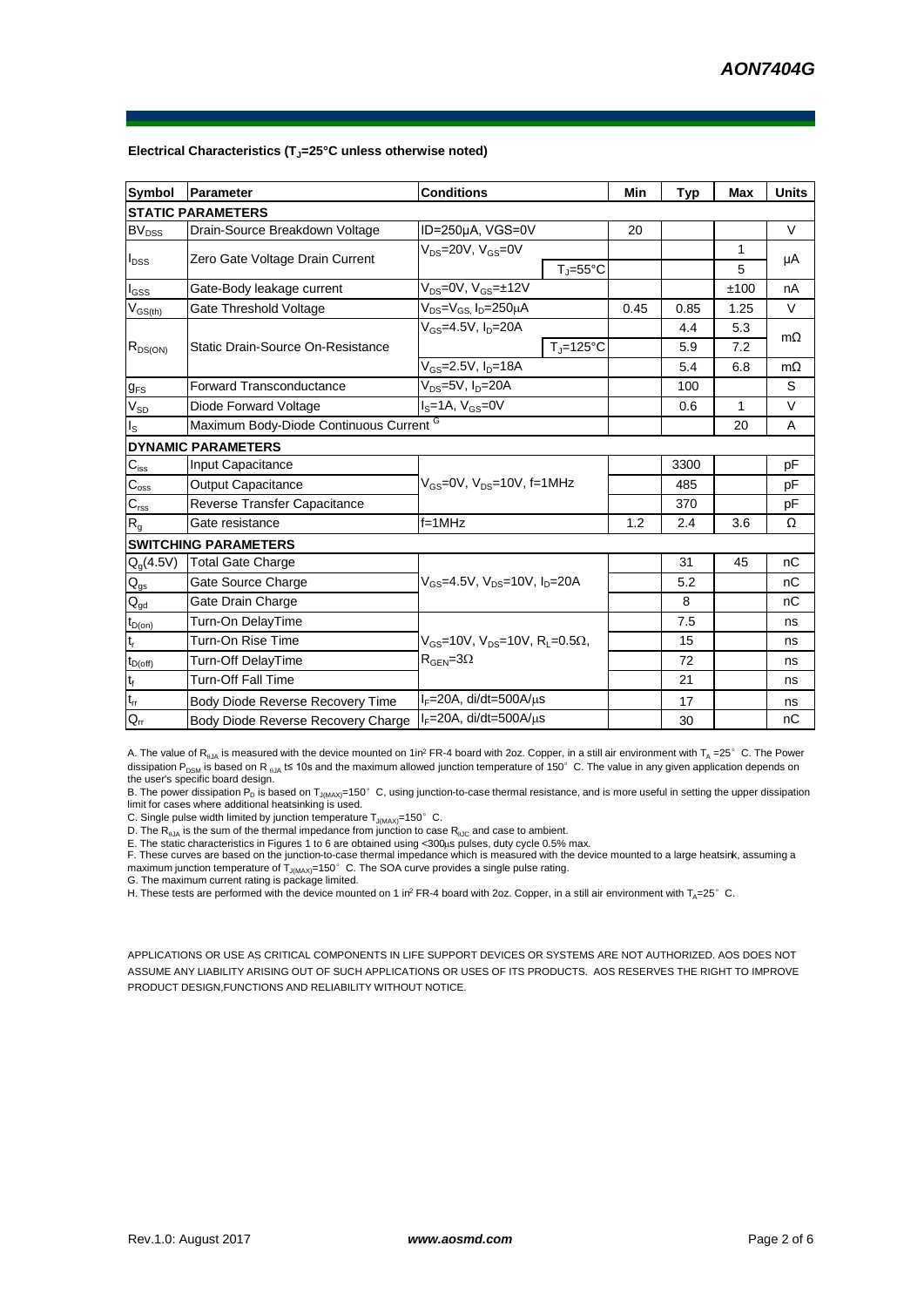## **TYPICAL ELECTRICAL AND THERMAL CHARACTERISTICS**

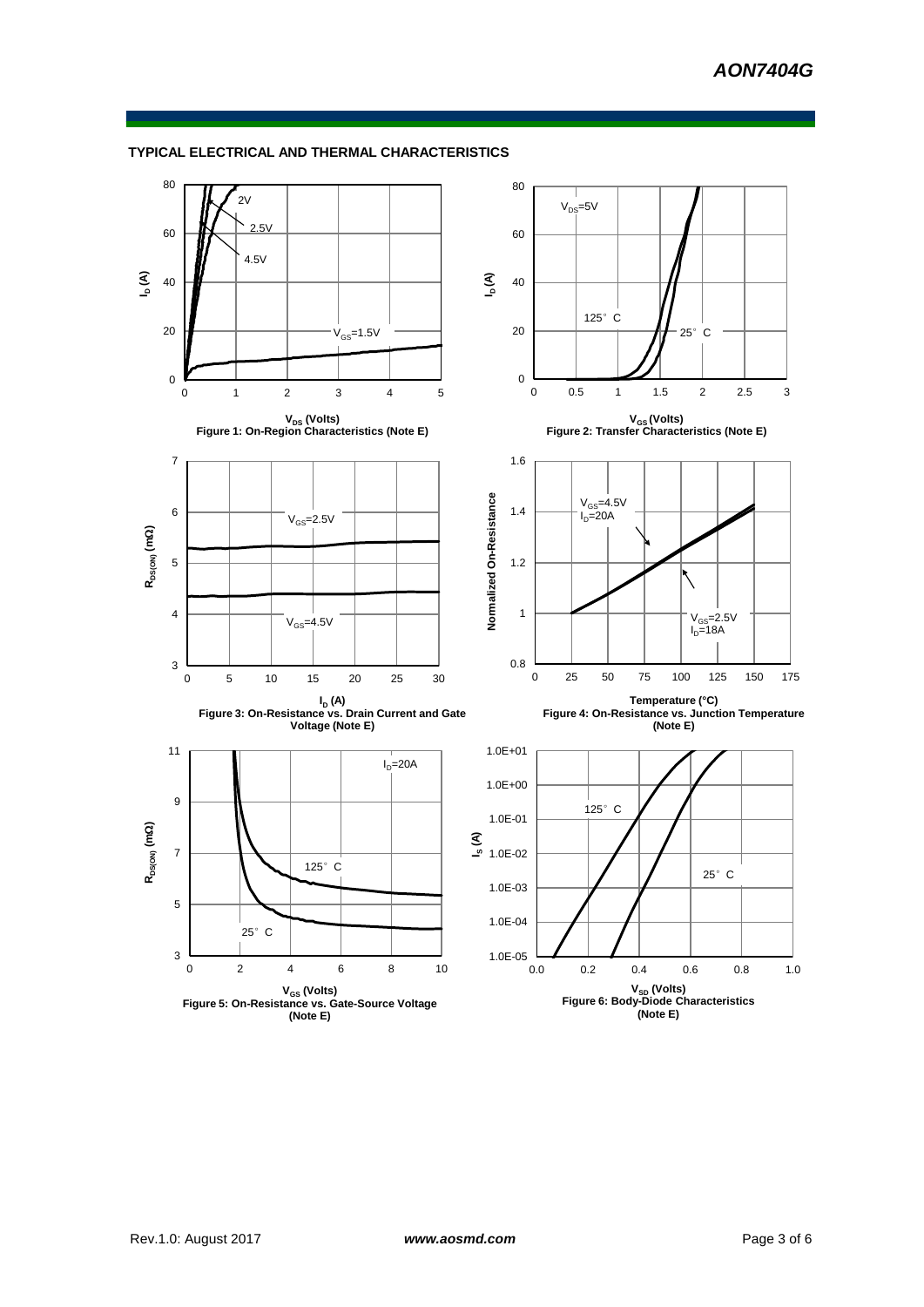

#### **TYPICAL ELECTRICAL AND THERMAL CHARACTERISTICS**

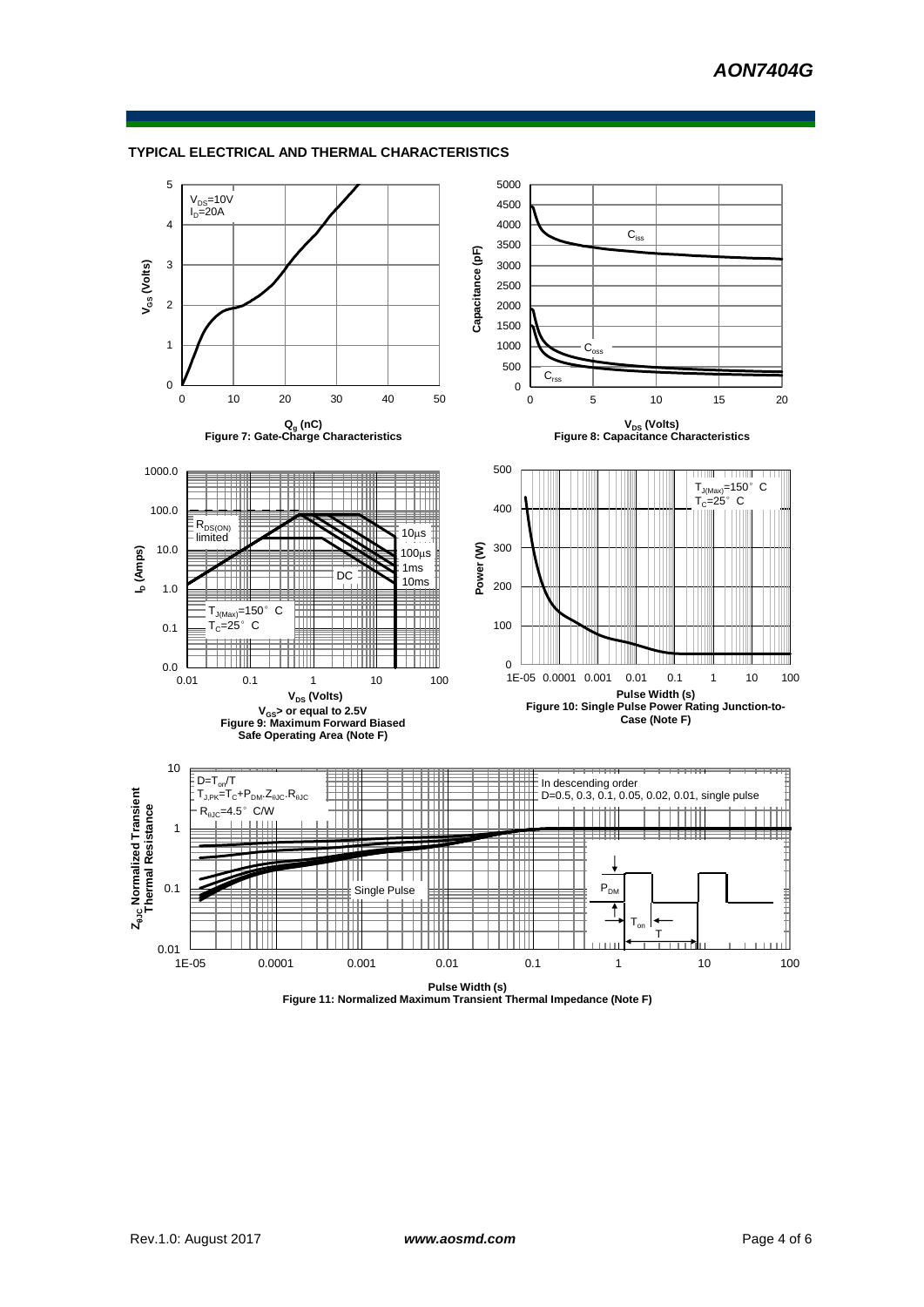